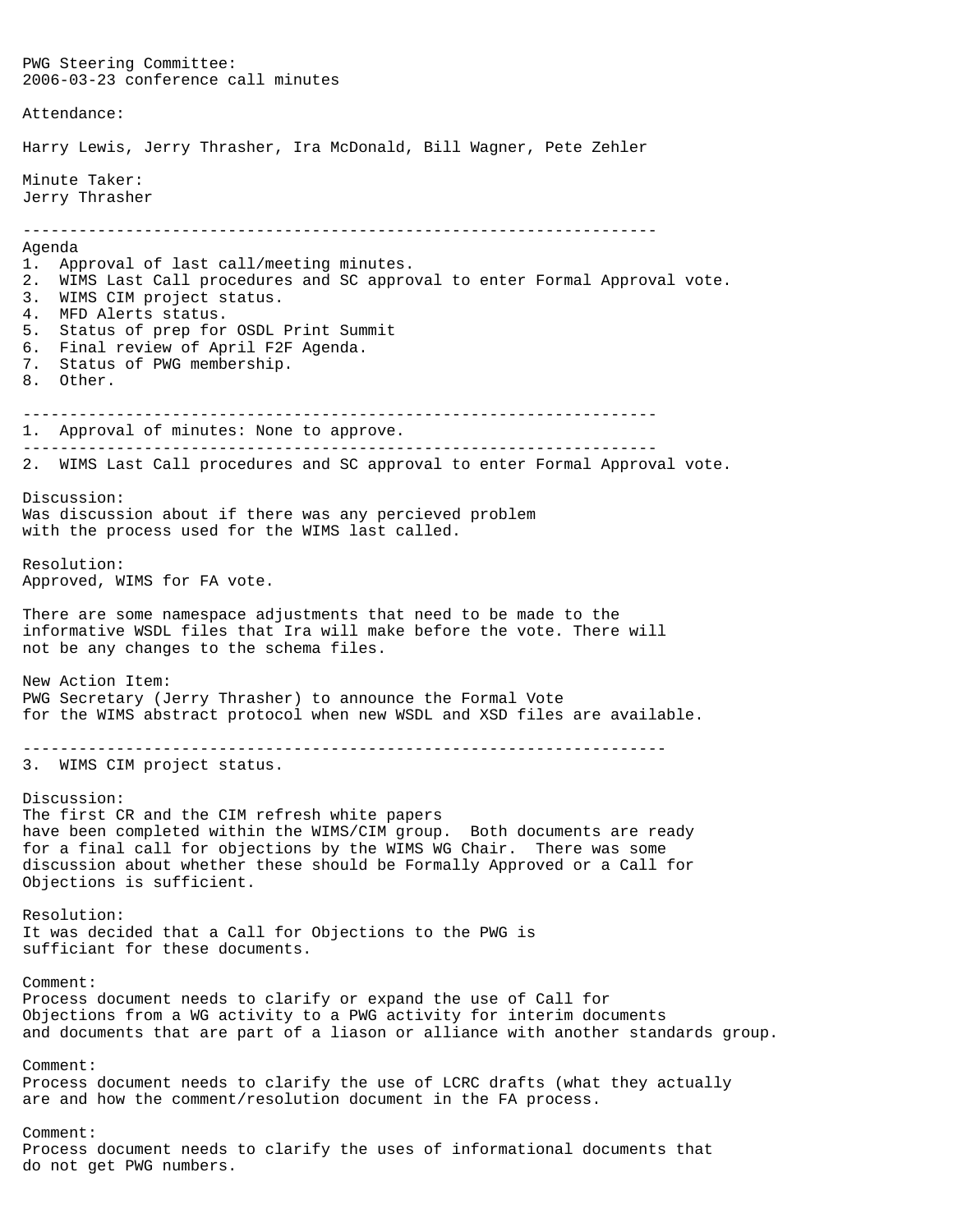New Action Item: WIMS WG Chair (Bill Wagner) to issue the call for objections for these document. ---------------------------------------------------------------------- 4. MFD Alerts BOF status. Discussion: Currently there have been not proposals etc. relating to this BOF. There was some discussion on the Printer MIB implementation guide and if there would be value in extending the scope to include other MIBs and mechanisms used for Hardcopy Device management. This guide may be limited to SNMP or also include other protocols (e.g., Web Services, LDAP etc.). There was also some interest in also including guidance for the management application as well as for the Hardcopy Device. Resolution: This effort will stay a BOF for now. Further discussion on creating a formal project of PMP will be held at the F2F meeting. New Action Item: Harry Lewis to send a reminder on the PMP list to parties that had agreed to submit proposals for MFD Alerts in time for the F2F meeting. New Action Item: Harry Lewis will also send a ping to those parties who agreed to send out a list of Printer MIB implementation anomolies. ---------------------------------------------------------------------- 5. Status of prep for OSDL Print Summit Discussion: No update at this time. Resolution: None, still need to develop the overview slides for the PWG and its relavent work items that would be of interest to the OSDL Print Summit audienc. PortMon MIB should be emphasized. New Action Item: Harry and Ira will work together to develop these slides. ------------------------------------------------------------------ 6. Final review of April F2F Agenda. Discussion: Agenda and logistics information for the April F2F meeting are on the PWG Web Site at the following URL: http://www.pwg.org/chair/April2006PWG.pdf There was an issue brought up about the Image Display BOF since there are no presenters/champions currently slated to be in attendance. This agenda item was moved to the end of the day Wed. and will be held only if interested parties are participating in the meeting. Resolution: New Action Item: Harry will update the logistics page to reflect the changes to the Wed. agenda items. ------------------------------------------------------------------ 7. Status of PWG membership.